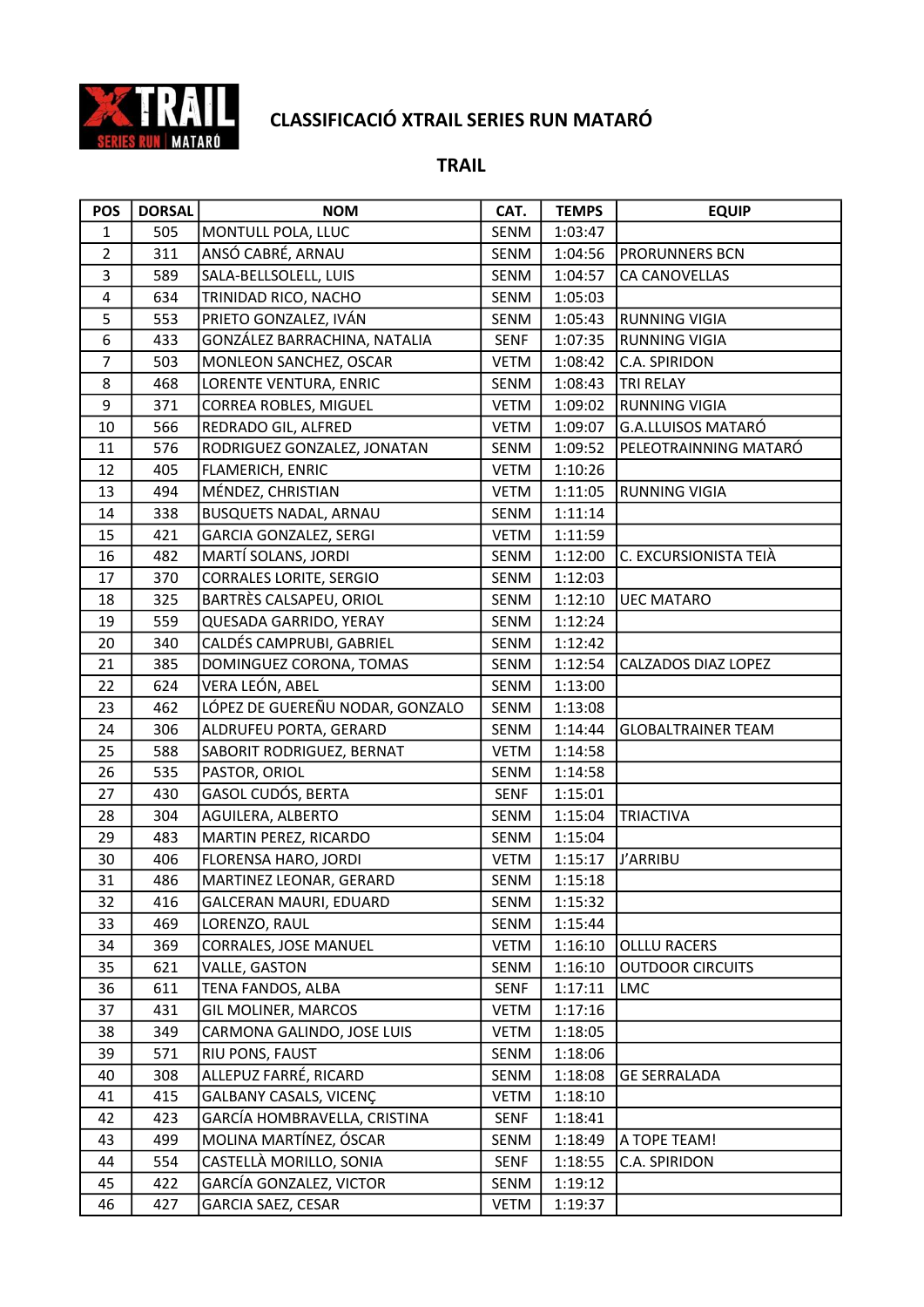

| <b>POS</b> | <b>DORSAL</b> | <b>NOM</b>                      | CAT.        | <b>TEMPS</b> | <b>EQUIP</b>                |
|------------|---------------|---------------------------------|-------------|--------------|-----------------------------|
| 47         | 522           | NIETO GIL, JAVIER               | SENM        | 1:19:38      |                             |
| 48         | 574           | ROCA RIERA, SILVIA              | <b>VETF</b> | 1:19:43      | <b>SMARTFIT CALLDETENES</b> |
| 49         | 596           | SAURA PÉREZ, PAU                | SENM        | 1:20:08      |                             |
| 50         | 361           | CEBALLOS FLORES, RAÚL           | <b>VETM</b> | 1:20:14      | <b>RUNTINA</b>              |
| 51         | 350           | CARMONA GALINDO, TONI           | VETM        | 1:20:23      |                             |
| 52         | 552           | PRAT SOLER, ANTONI              | <b>VETM</b> | 1:20:28      | <b>BTQI</b>                 |
| 53         | 305           | ALDANA GABARRON, DAVID          | SENM        | 1:20:45      | <b>LMC</b>                  |
| 54         | 381           | DIAZ RODRIGUEZ, JAVIER          | SENM        | 1:20:50      |                             |
| 55         | 332           | <b>BOIX, RICARD</b>             | SENM        | 1:20:54      | VO2 TEAM                    |
| 56         | 600           | SERRA GOMEZ, ALBERT             | SENM        | 1:21:09      | PIRI                        |
| 57         | 317           | ARRUGAETA CARRETERO, IÑAKI      | SENM        | 1:22:04      |                             |
| 58         | 410           | FORTI PUIG, FRANCESC            | SENM        | 1:22:07      |                             |
| 59         | 471           | LOZANO CASANOVA, DAVID          | <b>VETM</b> | 1:22:25      | DESMUNTAMARGES NAVÀS        |
| 60         | 587           | SABORIDO CORNEJO, JOSEP         | VETM        | 1:22:25      |                             |
| 61         | 386           | DOMINGUEZ ESTADELLA, MARC       | SENM        | 1:22:50      |                             |
| 62         | 628           | VILAR LLAURENS, JESÚS           | SENM        | 1:23:10      |                             |
| 63         | 472           | COSTA CARMONA, JAUME            | <b>VETM</b> | 1:23:12      |                             |
| 64         | 567           | REPECHO, RAUL                   | <b>VETM</b> | 1:23:17      |                             |
| 65         | 626           | VIDAL BALCELLS, GERARD          | SENM        | 1:23:33      |                             |
| 66         | 353           | CARRILLO DOMINGUEZ, SALVA       | <b>VETM</b> | 1:23:35      | <b>G.A.LLUISOS MATARÓ</b>   |
| 67         | 524           | OCETE CLAVIJO, SERGIO           | SENM        | 1:23:50      |                             |
| 68         | 375           | DE LA TORRE JIMÉNEZ, ALBERT     | SENM        | 1:23:50      | C. TRIATLÓ ATLES            |
| 69         | 508           | MORCILLO ALCALA, JAVIER         | <b>VETM</b> | 1:23:54      |                             |
| 70         | 429           | GARRIDO MARCHANTE, PEDRO MANUEL | <b>VETM</b> | 1:24:08      | <b>BTQI</b>                 |
| 71         | 315           | ARIAS, ALBERT                   | SENM        | 1:24:22      |                             |
| 72         | 601           | SERRA PERUGA, LAIA              | <b>SENF</b> | 1:24:45      |                             |
| 73         | 488           | MARTINEZ NOGALES, MIKI          | <b>VETM</b> | 1:24:53      | FISIOPREMIA.COM             |
| 74         | 599           | SEGURA TIRADO, DAVID            | SENM        | 1:24:59      |                             |
| 75         | 466           | LORCA SÁNCHEZ, JOSÉ LUÍS        | SENM        | 1:25:08      | UNIÓN JAGUAR                |
| 76         | 435           | GONZÁLEZ ZOTANO, DAVID          | SENM        | 1:25:08      |                             |
| 77         | 606           | SIERING, FRANK                  | <b>VETM</b> | 1:25:43      |                             |
| 78         | 388           | DUCAR LÓPEZ, IVAN               | VETM        | 1:25:44      |                             |
| 79         | 630           | VINYES PARES, GERARD            | <b>VETM</b> | 1:25:46      |                             |
| 80         | 360           | CAVALLER GARCIA, ALEX           | SENM        | 1:25:50      | <b>GLOBALTRAINER TEAM</b>   |
| 81         | 539           | PEREIRA MACHUCA, ALEX           | <b>VETM</b> | 1:25:57      | G. A. LLUISOS               |
| 82         | 437           | GRAUPERA RIVAS, GEORGINA        | SENF        | 1:26:15      | JOSHR71 TEAM                |
| 83         | 453           | JUNCOSA RIALP, JORDI            | <b>VETM</b> | 1:26:18      | C.A. SPIRIDON               |
| 84         | 476           | MANSILLA, XAVIER                | <b>VETM</b> | 1:26:34      |                             |
| 85         | 331           | <b>BOADA ORIOLS, IMMA</b>       | <b>VETF</b> | 1:26:34      |                             |
| 86         | 629           | VILARRASA CASTILLO, ANDREU      | VETM        | 1:26:35      | <b>FEEC</b>                 |
| 87         | 542           | PLANA CAMPOS, JORDI             | VETM        | 1:26:36      | <b>UEC MATARO</b>           |
| 88         | 544           | PONS FOLGUERA, JAUME            | <b>VETM</b> | 1:26:38      |                             |
| 89         | 569           | RICART, JOSH                    | <b>VETM</b> | 1:26:45      | JOSHR71 TEAM                |
| 90         | 389           | DURAN PARRAS, ANGEL             | SENM        | 1:26:46      |                             |
| 91         | 402           | FERNÁNDEZ OCAÑA, FELICIANO      | <b>VETM</b> | 1:26:47      | <b>ONTRAIL</b>              |
| 92         | 474           | MACIAS BENITO, JAVIER           | SENM        | 1:26:48      |                             |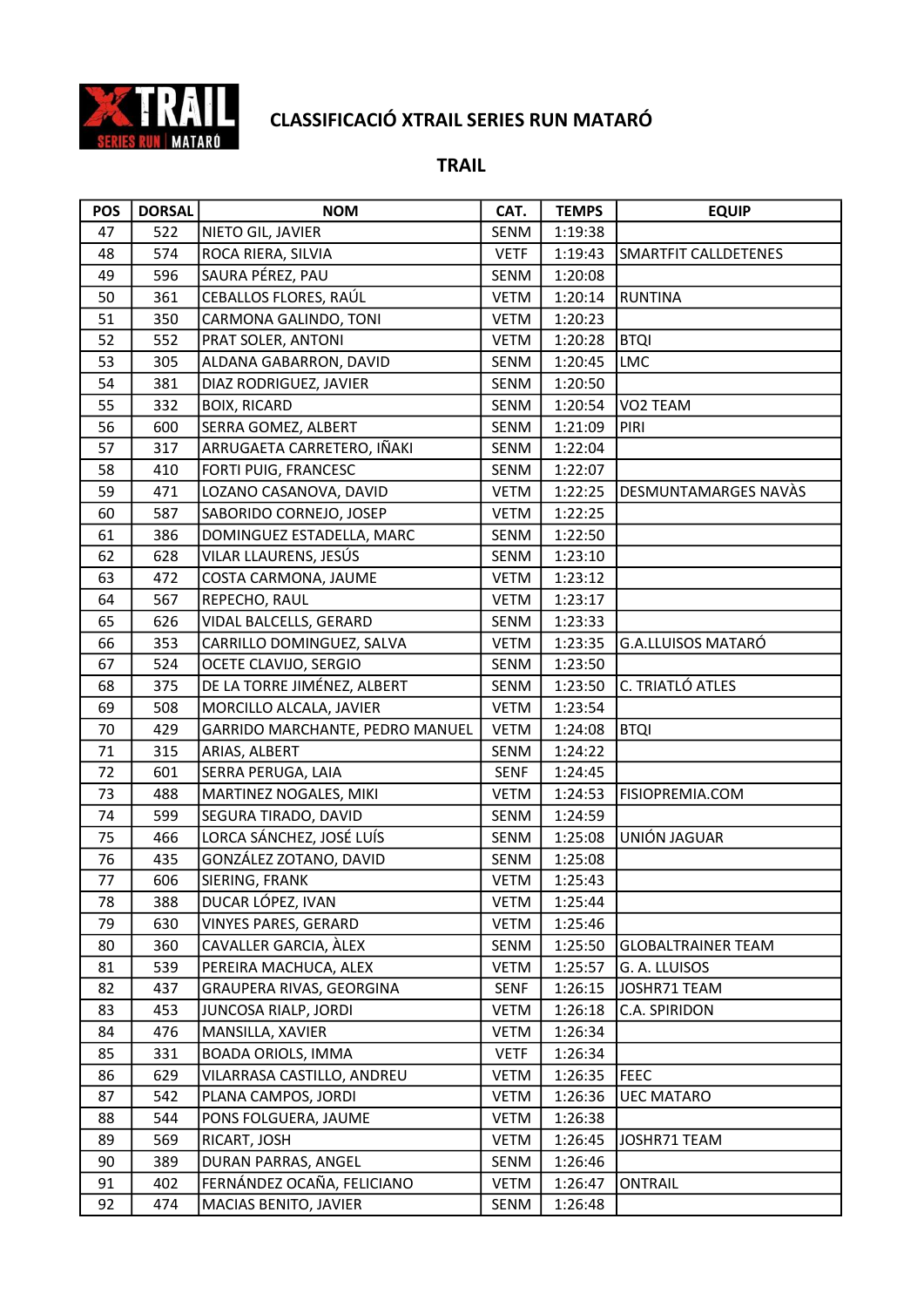

| <b>POS</b> | <b>DORSAL</b> | <b>NOM</b>                        | CAT.        | <b>TEMPS</b> | <b>EQUIP</b>              |
|------------|---------------|-----------------------------------|-------------|--------------|---------------------------|
| 93         | 525           | OGEA, YANN                        | SENM        | 1:26:50      |                           |
| 94         | 333           | <b>BOLSICO SILVERIO, CRISTIAN</b> | SENM        | 1:26:50      |                           |
| 95         | 428           | <b>GARRELL FARIN, JORDI</b>       | <b>VETM</b> | 1:26:54      |                           |
| 96         | 584           | RUIZ DOMINGUEZ, JOSE LUIS         | <b>VETM</b> | 1:26:58      |                           |
| 97         | 463           | LÓPEZ DEL AMOR, JORDI             | SENM        | 1:27:11      | <b>TITAN'S</b>            |
| 98         | 328           | BERROCAL BENEDICTO, MARTA         | <b>VETF</b> | 1:27:11      |                           |
| 99         | 568           | RIBAS RENIU, JORDI                | <b>VETM</b> | 1:27:21      |                           |
| 100        | 395           | <b>EVERSON, PETER</b>             | SENM        | 1:27:42      |                           |
| 101        | 393           | ESPUNY CABALLERO, DANIEL          | <b>VETM</b> | 1:27:44      |                           |
| 102        | 300           | ADSUARA CANTERO, UNAI             | SENM        | 1:27:45      | <b>HAKUNA MATATA</b>      |
| 103        | 379           | DELGADO SANTOS, JOSE DAVID        | <b>VETM</b> | 1:27:51      |                           |
| 104        | 441           | GUTIÉRREZ PALACIOS, ANTONIO       | <b>VETM</b> | 1:27:52      | <b>RUNNING VIGIA</b>      |
| 105        | 327           | BERNAL ZAMORANO, JOSÉ MANUEL      | <b>VETM</b> | 1:27:53      | <b>FREELETICS</b>         |
| 106        | 541           | PEREZ CABALLERO, RAFA             | <b>VETM</b> | 1:28:08      |                           |
| 107        | 357           | CASTILLO LOPEZ, ADRIÀ             | SENM        | 1:28:16      | <b>UNIT TEAM</b>          |
| 108        | 363           | <b>CLOS FERRERO, PERE</b>         | SENM        | 1:28:27      | <b>TORTURUNNERS</b>       |
| 109        | 480           | MARISTANY VILA, ELOI              | SENM        | 1:28:43      |                           |
| 110        | 557           | PUJOLAR CANOVAS, JORDI            | SENM        | 1:28:55      | <b>UEC MATARO</b>         |
| 111        | 475           | MANAU CASAS, RUBÈN                | <b>VETM</b> | 1:29:14      |                           |
| 112        | 502           | MOLTÓ PRATS, IVÁN                 | SENM        | 1:29:20      |                           |
| 113        | 465           | LORANDI, MARIA FLORENCIA          | <b>SENF</b> | 1:29:27      |                           |
| 114        | 443           | HERNANDEZ SAENZ, LLUIS            | <b>VETM</b> | 1:29:33      | CEM CERDANYOLA            |
| 115        | 625           | VIA NIETO, MARC                   | SENM        | 1:29:35      |                           |
| 116        | 329           | BESTETTI, MATTEO                  | <b>VETM</b> | 1:29:47      | CPB RUN OR DIE            |
| 117        | 391           | <b>ESCUDE, NIL</b>                | <b>VETM</b> | 1:29:48      |                           |
| 118        | 489           | MARTINEZ SANTIAGO, DAVID          | <b>VETM</b> | 1:29:52      |                           |
| 119        | 456           | LARAÑA ARRIBAS, LEIRE             | <b>SENF</b> | 1:29:56      |                           |
| 120        | 302           | AGRA CECILIA, JOSÉ                | <b>VETM</b> | 1:30:26      |                           |
| 121        | 478           | MARCE, MARTA                      | <b>SENF</b> | 1:30:27      | <b>OUTDOORCIRCUITS</b>    |
| 122        | 546           | PORTA SAMPER, JAUME               | SENM        | 1:30:46      |                           |
| 123        | 459           | LLEONART PASCUAL, MANEL           | SENM        | 1:30:46      |                           |
| 124        | 457           | LARAÑA PERIS, ROGER               | SENM        | 1:30:50      |                           |
| 125        | 519           | NAVARRO CAMPOY, ANAIS             | SENF        | 1:31:13      |                           |
| 126        | 536           | PASTOR MALTAS, ANNA               | <b>VETF</b> | 1:31:28      | UEC MATARO                |
| 127        | 562           | RAMON SEDO, JORDI                 | <b>VETM</b> | 1:31:28      |                           |
| 128        | 549           | POUSACOMA GREGORIO, TONI          | <b>VETM</b> | 1:31:31      |                           |
| 129        | 635           | LUCAS CARLES, JESÚS               | <b>VETM</b> | 1:31:33      |                           |
| 130        | 414           | GALÁN ZAPATA, JAVIER              | SENM        | 1:31:37      |                           |
| 131        | 510           | MORENO CASTILLO, MIRIAM           | <b>VETF</b> | 1:31:37      |                           |
| 132        | 573           | ROCA CODINA, ANNA                 | <b>SENF</b> | 1:31:41      | <b>UEC MATARO</b>         |
| 133        | 579           | ROIG ANTOJA, BARTOMEU             | SENM        | 1:31:42      | <b>GLOBALTRAINER TEAM</b> |
| 134        | 337           | <b>BOTEY GALINDO, JOSEP</b>       | VETM        | 1:31:42      | <b>GLOBALTRAINER TEAM</b> |
| 135        | 473           | MACÍA TELO, JAVIER                | <b>VETM</b> | 1:31:54      |                           |
| 136        | 597           | SAYOS FONT, JACINT                | <b>VETM</b> | 1:31:54      |                           |
| 137        | 451           | JOSEP ENGUITA, ALEIX              | SENM        | 1:32:22      | MONTALTRUNNERS            |
| 138        | 452           | JOSEP TORRES, GUILLEM             | VETM        | 1:32:31      | MONTALTRUNNERS            |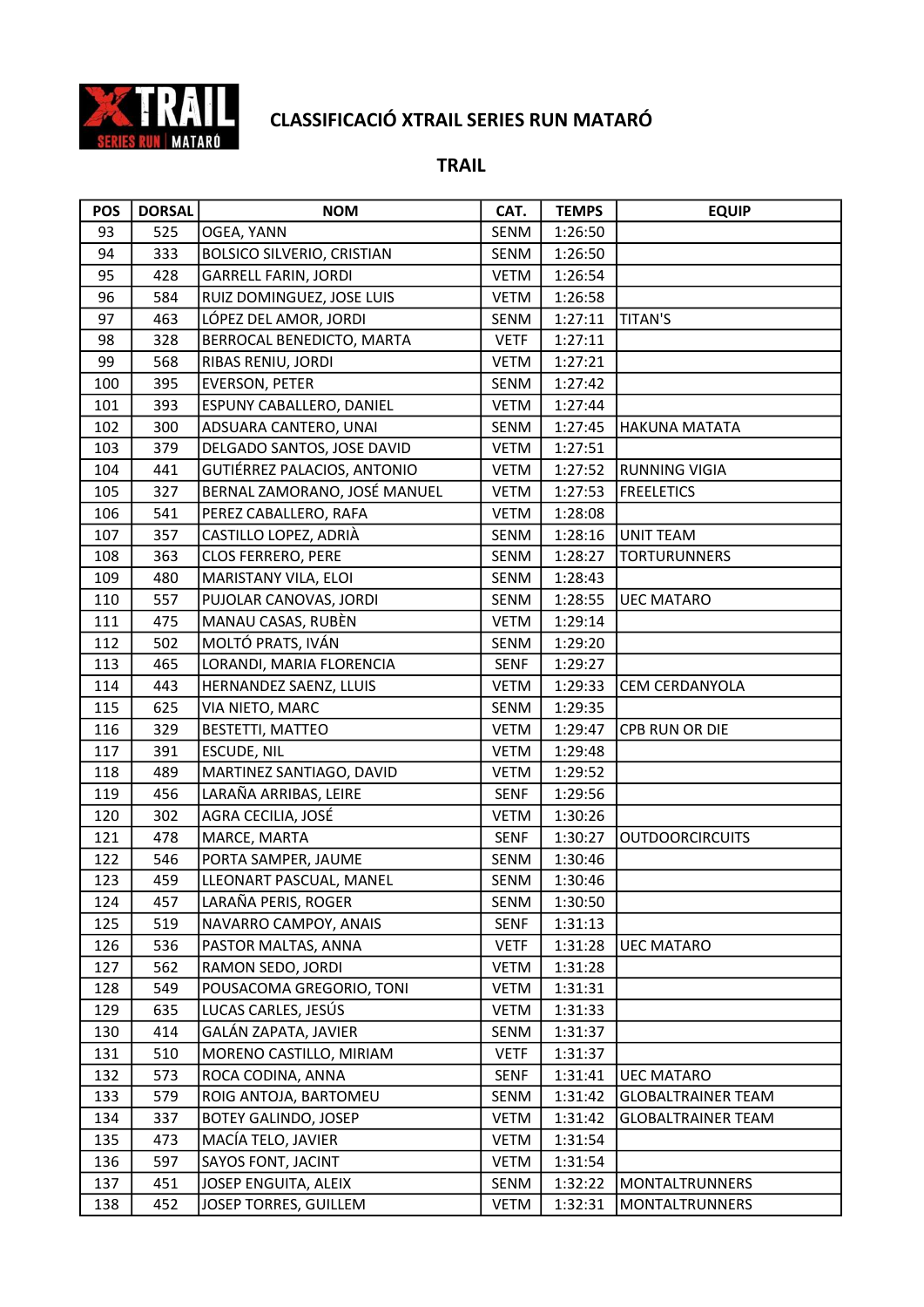

| <b>POS</b> | <b>DORSAL</b> | <b>NOM</b>                      | CAT.        | <b>TEMPS</b> | <b>EQUIP</b>              |
|------------|---------------|---------------------------------|-------------|--------------|---------------------------|
| 139        | 529           | ORTIZ MORENO, FRAN              | SENM        | 1:32:38      |                           |
| 140        | 378           | DELGADO LOPEZ, DANIEL           | VETM        | 1:33:14      |                           |
| 141        | 342           | CAMAS MILLAN, LUIS              | <b>VETM</b> | 1:33:27      |                           |
| 142        | 314           | ARENAS ORANTE, EVARISTO         | <b>VETM</b> | 1:33:28      |                           |
| 143        | 376           | DE VRIES, MARCO                 | <b>VETM</b> | 1:33:35      |                           |
| 144        | 390           | EGEA FORNAS, MARC               | SENM        | 1:33:42      |                           |
| 145        | 424           | GARCIA LÓPEZ, CRIS              | <b>VETF</b> | 1:33:45      |                           |
| 146        | 348           | CARITJ I COSTA, PATRÍCIA        | <b>SENF</b> | 1:33:45      | <b>APUNT TEAM</b>         |
| 147        | 498           | MILLAN AGUDO, PEDRO             | <b>VETM</b> | 1:33:46      |                           |
| 148        | 514           | MOYA SUARI, ELOI                | SENM        | 1:33:49      |                           |
| 149        | 326           | BERGADÀ CUQUERELLA, XAVIER      | VETM        | 1:33:50      |                           |
| 150        | 418           | GARCIA CORCOBADO, JOSEP         | VETM        | 1:33:51      |                           |
| 151        | 558           | PUYAL MASGORET, ALBERTO         | VETM        | 1:33:51      | <b>PRORUNNERS BCN</b>     |
| 152        | 343           | CAMPILLO JIMÉNEZ, FERRAN        | SENM        | 1:33:51      |                           |
| 153        | 344           | CAMPILLO JIMÉNEZ, SALVA         | <b>VETM</b> | 1:33:51      |                           |
| 154        | 477           | MANTE AGUSTI, ROSER             | <b>SENF</b> | 1:33:52      |                           |
| 155        | 399           | FERNÁNDEZ FIEIRO, INMA          | <b>VETF</b> | 1:33:52      | PALEOTRAINING             |
| 156        | 411           | FOZ ALTARRIBA, ANDREU           | VETM        | 1:33:56      | <b>UEC MATARO</b>         |
| 157        | 364           | CODINA, KIKU                    | <b>VETM</b> | 1:34:11      |                           |
| 158        | 426           | <b>GARCIA RODRIGUEZ, XAVI</b>   | <b>VETM</b> | 1:34:16      | <b>UEC MATARO</b>         |
| 159        | 382           | DOBLAS ALBARRAN, SÍLVIA         | SENF        | 1:34:25      | MEDINABOX                 |
| 160        | 622           | VANDEVYVER, EDWIN               | VETM        | 1:35:04      | <b>AOS TEAM</b>           |
| 161        | 585           | RUIZ GUADIX, FRANCISCO JAVIER   | <b>VETM</b> | 1:35:45      | <b>GLOBALTRAINER</b>      |
| 162        | 341           | CALVO ÁLVAREZ, MARC             | SENM        | 1:35:53      |                           |
| 163        | 540           | PÉREZ ALVAREZ, DANIEL           | SENM        | 1:36:07      |                           |
| 164        | 492           | MAURI ROLDÁN, CARLES            | <b>VETM</b> | 1:36:27      | SANT MATEU 993            |
| 165        | 307           | ALFIMOF GONZALEZ, PABLO         | VETM        | 1:36:30      | <b>GA LLUISOS MATARO</b>  |
| 166        | 345           | CAPEL OSTARIZ, CRISTINA         | <b>SENF</b> | 1:36:32      | <b>PRORUNNERS BCN</b>     |
| 167        | 373           | DAVILA CARMONA, CRISTIAN        | SENM        | 1:36:32      | <b>PRORUNNERS BCN</b>     |
| 168        | 320           | BALLESTA SÁNCHEZ, MELANIA       | SENF        | 1:36:39      | <b>GA LLUISOS MATARO</b>  |
| 169        | 318           | BALLESTA BALLESTA, JOSE ANTONIO | <b>VETM</b> | 1:36:40      | <b>G.A.LLUISOS MATARÓ</b> |
| 170        | 454           | KRASIMIROVA, NELI               | <b>SENF</b> | 1:36:42      | ENSDIVERTEAM              |
| 171        | 521           | NAVARRO LIMA, NURIA             | <b>SENF</b> | 1:37:05      |                           |
| 172        | 511           | MORENO GUTIÉRREZ, FRANCISCO     | <b>VETM</b> | 1:37:17      | <b>SUA TRAIL</b>          |
| 173        | 620           | VALDIVIELSO HOYUELOS, ÒSCAR     | <b>VETM</b> | 1:37:31      | LOST RUNNERS AL SOL       |
| 174        | 448           | JIMENEZ BRAVO, RAFAEL           | VETM        | 1:37:33      | <b>RUNNING VIGIA</b>      |
| 175        | 531           | OSUNA CASTEL, JUAN              | VETM        | 1:37:35      | CORREDORS.CAT             |
| 176        | 458           | LLAVARI COSP, MARTA             | <b>SENF</b> | 1:37:35      |                           |
| 177        | 614           | TORREGROSA TRIVIÑO, MIQUEL      | <b>VETM</b> | 1:37:36      |                           |
| 178        | 564           | REBOLLO DÍAZ, ALBERT            | SENM        | 1:37:38      | <b>B-FIT SPORT</b>        |
| 179        | 322           | BARBANCHO PORTERO, POL          | SENM        | 1:37:45      |                           |
| 180        | 563           | RAVENTOS FERRES, EUDALD         | SENM        | 1:38:05      |                           |
| 181        | 434           | GONZÁLEZ MUT, ORLANDO           | <b>VETM</b> | 1:38:21      | C. E. GARRAF RUNNERS      |
| 182        | 490           | MATA OLLÉ, AURA                 | <b>SENF</b> | 1:38:22      |                           |
| 183        | 517           | MURILLO, MIRIAM                 | <b>SENF</b> | 1:38:24      | CORNELLA TRIATLÓ          |
| 184        | 603           | SERRA VENTURA, JOAN             | SENM        | 1:38:26      |                           |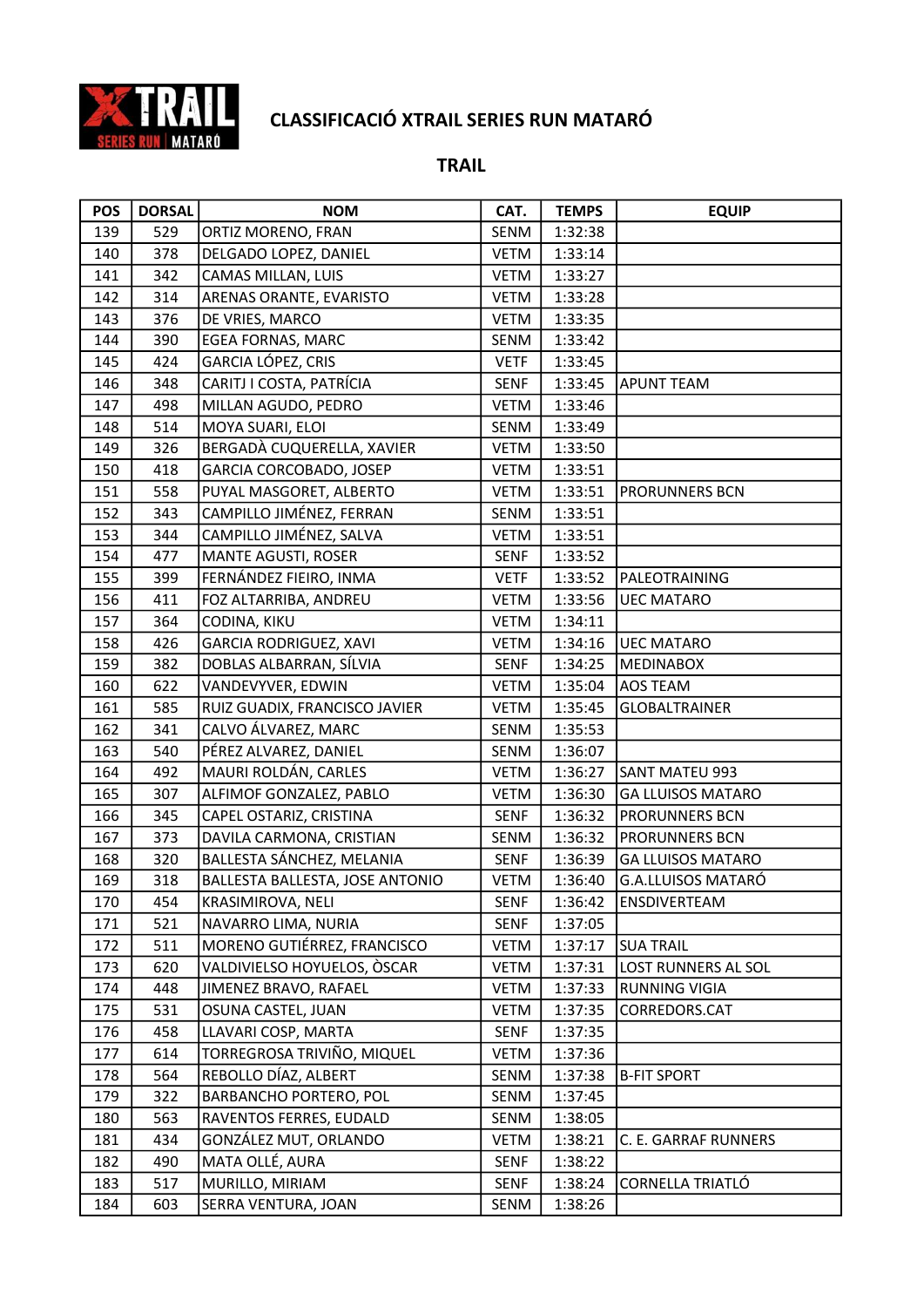

| <b>POS</b> | <b>DORSAL</b> | <b>NOM</b>                     | CAT.        | <b>TEMPS</b> | <b>EQUIP</b>              |
|------------|---------------|--------------------------------|-------------|--------------|---------------------------|
| 185        | 366           | COMAS SALVADOR, JOSEP          | SENM        | 1:38:34      |                           |
| 186        | 547           | PORTES CHIVA, ALBA             | <b>SENF</b> | 1:38:36      | <b>ASHI TEAM</b>          |
| 187        | 432           | GONZALEZ, OSCAR                | VETM        | 1:38:43      | <b>GLOBALTRAINER</b>      |
| 188        | 467           | LORENTE CLAPES, MAR            | <b>VETF</b> | 1:38:43      | C. DENTAL CLAPES          |
| 189        | 595           | SANZ MAGRANÉ, JORDI            | VETM        | 1:38:48      |                           |
| 190        | 515           | MULLOR PICAZO, DANIEL          | SENM        | 1:39:16      |                           |
| 191        | 582           | RUEDA BUENO, ALEXANDRA         | SENF        | 1:39:20      | <b>SUMMITS BCN</b>        |
| 192        | 591           | SANCHEZ CAPAFONS, SERGI        | VETM        | 1:40:03      |                           |
| 193        | 400           | FERNANDEZ GONZALEZ, LAURA      | <b>SENF</b> | 1:40:10      | PRORUNNERS BCN            |
| 194        | 365           | COLL AYMAT, HYDRA              | <b>SENF</b> | 1:40:10      | <b>GLOBALTRAINER TEAM</b> |
| 195        | 413           | FRÍAS JIMÉNEZ, MARTA           | <b>SENF</b> | 1:40:20      |                           |
| 196        | 551           | PRAT PRAT, ENRIC               | VETM        | 1:40:24      |                           |
| 197        | 580           | RUBIO, ANNA                    | <b>SENF</b> | 1:40:28      | FITPACKBARCELONA          |
| 198        | 352           | CARRERA PÉREZ, GISELA          | <b>SENF</b> | 1:40:38      |                           |
| 199        | 310           | ALONSO SERRANO, NURIA          | <b>VETF</b> | 1:40:42      | PRORUNNERS BCN            |
| 200        | 346           | CARDENAS MOLINA, LAURA         | <b>VETF</b> | 1:40:43      | C.A. SPIRIDON             |
| 201        | 555           | PUJANA GENESTAR, MIQUEL ANGEL  | VETM        | 1:40:46      |                           |
| 202        | 450           | JIMENEZ PEREZ, JORDI           | <b>VETM</b> | 1:40:53      |                           |
| 203        | 455           | LARA ROJAS, SHADI              | VETM        | 1:41:06      |                           |
| 204        | 581           | RUBIO VILLAGRASA, RUBIO        | <b>VETM</b> | 1:41:48      |                           |
| 205        | 339           | CABOT ABRIL, MARTA             | <b>VETF</b> | 1:42:00      |                           |
| 206        | 417           | GALLARDO OCHOA, LAURA          | <b>SENF</b> | 1:42:01      |                           |
| 207        | 449           | JIMÉNEZ MARTIN, JOSE           | <b>VETM</b> | 1:42:14      |                           |
| 208        | 319           | <b>BALLESTA LOPEZ, VICTOR</b>  | SENM        | 1:43:18      |                           |
| 209        | 523           | NIETO ROMERO, MANEL            | <b>VETM</b> | 1:43:29      | <b>GLOBALTRAINER TEAM</b> |
| 210        | 607           | SIGÜENZA SANCHEZ, JAIME        | SENM        | 1:44:03      |                           |
| 211        | 556           | PUJOL CAMINS, FERRAN           | SENM        | 1:44:04      |                           |
| 212        | 419           | GARCIA DEL RIO, SERGIO         | SENM        | 1:44:04      |                           |
| 213        | 615           | TORRES GONZÁLEZ, SANDRA        | <b>SENF</b> | 1:44:06      | <b>TORTURUNNERS</b>       |
| 214        | 543           | PLOMER, BARBARA                | <b>VETF</b> | 1:44:11      |                           |
| 215        | 334           | <b>BORNAS FLORIACH, JORDI</b>  | <b>VETM</b> | 1:44:12      |                           |
| 216        | 347           | CARDONA GONYALONS, JOAN        | VETM        | 1:44:23      |                           |
| 217        | 604           | SERRAT ROMERO, JACOB           | SENM        | 1:44:24      |                           |
| 218        | 538           | PEQUEÑO, MARÍA                 | <b>SENF</b> | 1:44:31      |                           |
| 219        | 526           | OLIVA COLET, JOSEP Mª          | <b>VETM</b> | 1:44:34      |                           |
| 220        | 368           | CORBALÁN COMAS, CARLES         | SENM        | 1:45:02      | HIG'S                     |
| 221        | 444           | HURTADO FERNÁNDEZ, MANEL       | <b>VETM</b> | 1:45:11      |                           |
| 222        | 323           | <b>BARBERO GALLEGO, SANTOS</b> | <b>VETM</b> | 1:45:16      | <b>BCNTRAILL</b>          |
| 223        | 533           | PAGEA BARON, JANA              | <b>VETF</b> | 1:45:41      | <b>KATRINES</b>           |
| 224        | 303           | AGUILAR RUBIO, ESTEFANIA       | <b>SENF</b> | 1:45:46      | LA COPA                   |
| 225        | 609           | TARDY, AURÉLIE                 | <b>VETF</b> | 1:46:01      |                           |
| 226        | 509           | MORENO, NURIA                  | <b>SENF</b> | 1:46:07      |                           |
| 227        | 420           | GARCIA GIRALDO, AARON          | VETM        | 1:47:11      | C.A. SPIRIDON             |
| 228        | 403           | FERNANDEZ OLIVERA, MARTA       | <b>VETF</b> | 1:47:47      | <b>GLOBALTRAINER TEAM</b> |
| 229        | 500           | MOLINA SÁNCHEZ, JOSÉ           | <b>VETM</b> | 1:48:05      | L'HOSPITALET A.           |
| 230        | 550           | POZO FERNANDEZ, PEPI           | <b>VETF</b> | 1:48:16      |                           |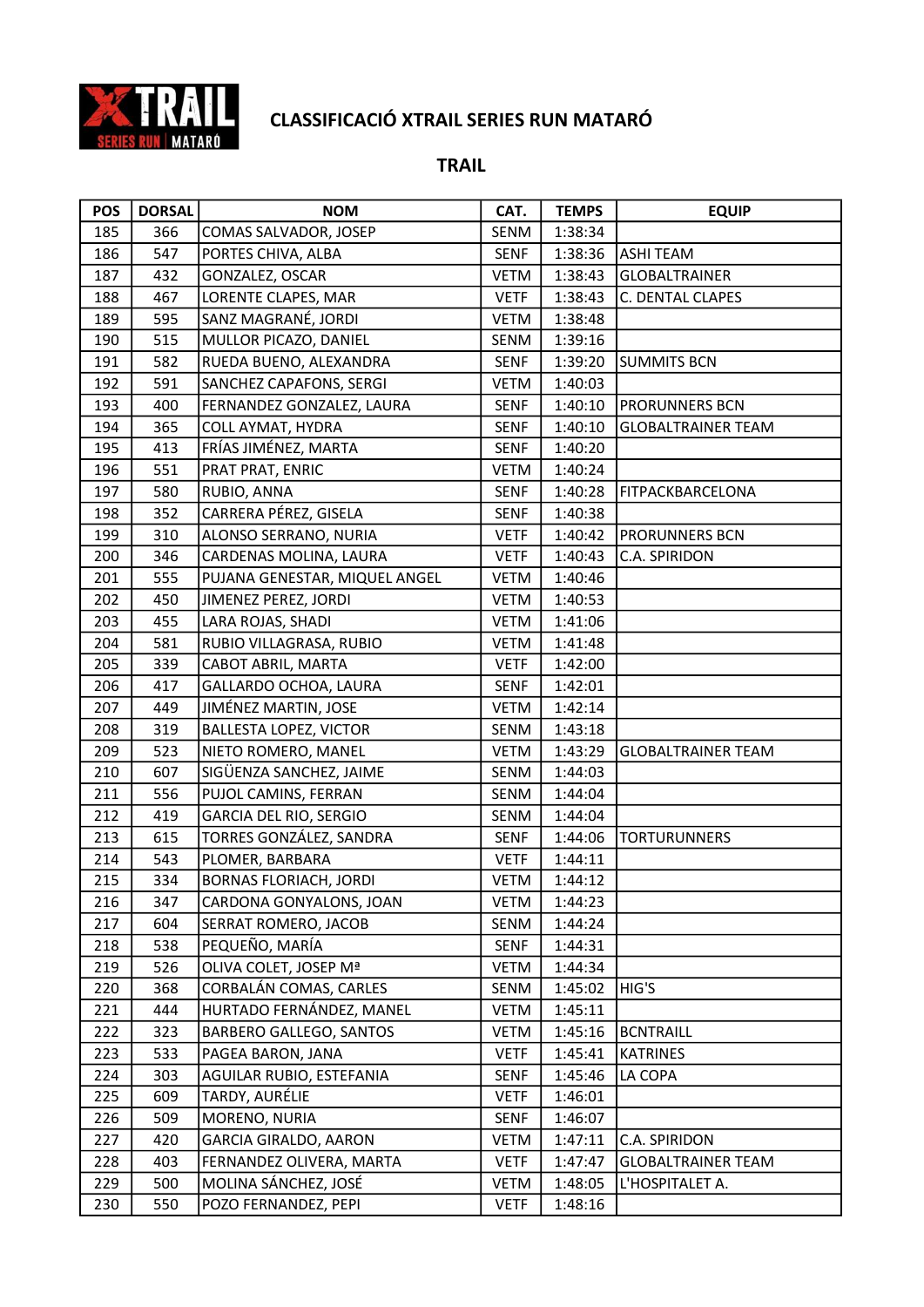

| <b>POS</b> | <b>DORSAL</b> | <b>NOM</b>                     | CAT.        | <b>TEMPS</b> | <b>EQUIP</b>                |
|------------|---------------|--------------------------------|-------------|--------------|-----------------------------|
| 231        | 592           | SANCHEZ CORDON, GEORGINA       | <b>SENF</b> | 1:49:13      |                             |
| 232        | 513           | MORROS TRAVESA, JÉSSICA        | <b>SENF</b> | 1:49:33      | AGRUPE MATARÓ               |
| 233        | 545           | PONS LUPIAÑEZ, ANGELS          | <b>SENF</b> | 1:49:35      | KATRINES                    |
| 234        | 397           | FARRERO, SARA                  | <b>VETF</b> | 1:49:39      | <b>PIRI</b>                 |
| 235        | 398           | FAVARO DIAZ, ALVARO            | <b>VETM</b> | 1:49:44      |                             |
| 236        | 396           | FÀBREGAS ROY, MERCÈ            | <b>SENF</b> | 1:49:50      |                             |
| 237        | 534           | PARES VERDAGUER, GERARD        | <b>VETM</b> | 1:50:05      | <b>MYRMIDONS TEAM</b>       |
| 238        | 506           | MORATA CARRERA, ALBERT         | <b>VETM</b> | 1:51:00      | <b>LAUCEB SPORT</b>         |
| 239        | 497           | MIGUEL PIQUERO, GUSTAVO        | <b>VETM</b> | 1:51:26      |                             |
| 240        | 516           | MUÑOZ, JOSEP M                 | <b>VETM</b> | 1:52:53      | PIRI                        |
| 241        | 356           | CASTERA MATA, JOAN             | VETM        | 1:53:05      |                             |
| 242        | 436           | GRAU SERRA, CLÀUDIA            | <b>SENF</b> | 1:53:47      |                             |
| 243        | 561           | RABAT DE PACO, GERARD          | <b>VETM</b> | 1:53:48      | <b>GLOBALTRAINER TEAM</b>   |
| 244        | 383           | DOBLAS RIVERA, SANDRA          | <b>VETF</b> | 1:53:50      |                             |
| 245        | 438           | <b>GUERRERO SOLER, MIQUEL</b>  | SENM        | 1:53:52      |                             |
| 246        | 355           | CASTELLVÍ PÉREZ, ADRIÀ         | SENM        | 1:54:03      |                             |
| 247        | 633           | PERNEVALL, ANNA ISABEL         | <b>SENF</b> | 1:54:13      |                             |
| 248        | 487           | MARTÍNEZ MILLET, CARLA         | <b>SENF</b> | 1:54:16      |                             |
| 249        | 309           | ALONSO FERNANDEZ, CARLOS       | <b>VETM</b> | 1:54:24      |                             |
| 250        | 358           | CASTRO ROBLES, JUAN CARLOS     | <b>VETM</b> | 1:55:07      | PIRI                        |
| 251        | 578           | RODRIGUEZ RODRIGUEZ, JAVIER    | SENM        | 1:55:59      |                             |
| 252        | 404           | FERNANDEZ PUJOL, ALEX          | SENM        | 1:56:01      |                             |
| 253        | 387           | DONADEU URZÚA, LLUÍS           | SENM        | 1:56:02      | BELLMATÍ                    |
| 254        | 619           | URZUA GOMEZ, LUIS MANUEL       | <b>VETM</b> | 1:56:05      | <b>BELL MATI LLAGOSTERA</b> |
| 255        | 623           | VELASCO FARGAS, MIQUEL         | VETM        | 1:56:07      |                             |
| 256        | 612           | TIRADOS, DIANA                 | <b>VETF</b> | 1:56:08      |                             |
| 257        | 501           | MOLL FONT, GUIOMAR             | <b>SENF</b> | 1:56:11      | <b>HAKUNA MATATA</b>        |
| 258        | 412           | FRANCO ALEU, JORDI             | <b>VETM</b> | 1:56:17      |                             |
| 259        | 367           | CONTEL PEREZ, JOSE RAMON       | SENM        | 1:56:17      |                             |
| 260        | 594           | SANCHEZ TORRES, JESÚS          | VETM        | 1:56:19      |                             |
| 261        | 485           | MARTINEZ I ALIAGA, FERRAN      | SENM        | 1:57:00      |                             |
| 262        | 384           | DOLORES ALMERO, LÍDIA          | <b>VETF</b> | 1:57:01      |                             |
| 263        | 425           | GARCÍA MADUEÑO, CONCHI         | <b>VETF</b> | 1:57:02      | L'HOSPITALET A.             |
| 264        | 537           | PEÑA AVELLANEDA, MARCOS        | VETM        | 1:57:26      |                             |
| 265        | 616           | TRIAS BALLESTERO, LAURA        | <b>SENF</b> | 1:57:27      |                             |
| 266        | 445           | <b>IGNACIO CONS, CARMEN</b>    | <b>VETF</b> | 1:57:37      |                             |
| 267        | 374           | DE LA FUENTE ALSINA, CRISTINA  | <b>VETF</b> | 1:57:38      | <b>AOS TEAM</b>             |
| 268        | 608           | TALLAFERRO CANO, MARIA LOURDES | <b>VETF</b> | 1:57:40      |                             |
| 269        | 313           | ANTON FERNANDEZ, IVAN          | SENM        | 1:59:04      |                             |
| 270        | 491           | MATEO MARIA, MARIA JOSE        | <b>VETF</b> | 1:59:25      | KATRINES                    |
| 271        | 613           | TORRE RUIZ, ROCIO              | <b>VETF</b> | 2:00:14      | FUN RUNNERS C. E.           |
| 272        | 572           | ROCA CARVAJAL, JOFRE           | VETM        | 2:01:16      |                             |
| 273        | 380           | DIAZ CHAUME, TONI              | <b>VETM</b> | 2:03:38      | <b>AOS TEAM</b>             |
| 274        | 408           | FONT MORENO, LAIA              | <b>VETF</b> | 2:03:39      |                             |
| 275        | 518           | NARVAIZA RECUERO, MARTA        | <b>VETF</b> | 2:03:50      |                             |
| 276        | 512           | MORENO MATEO, MIREIA           | <b>VETF</b> | 2:03:51      | L'HOSPITALET A.             |